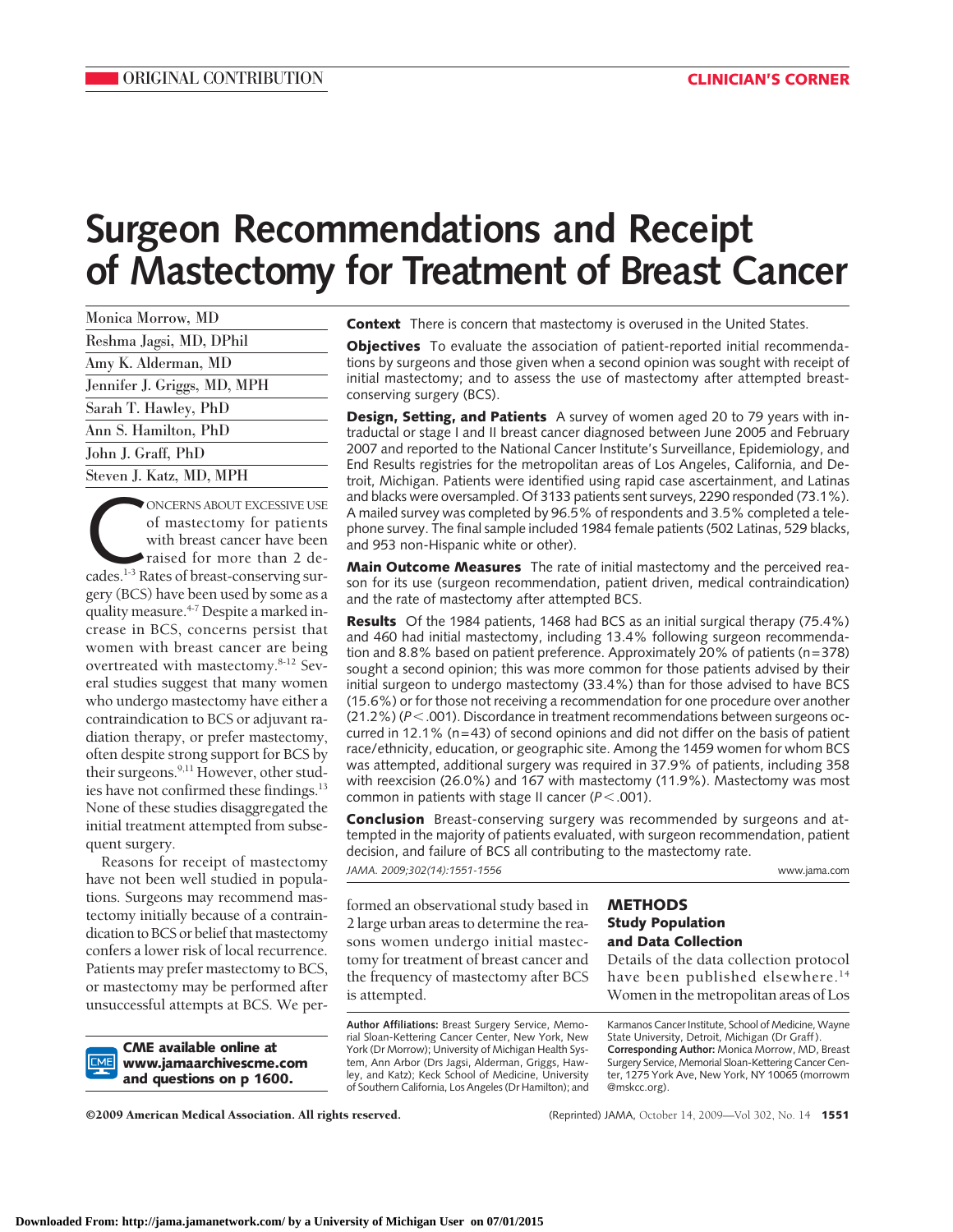Angeles, California, and Detroit, Michigan, aged 20 to 79 years and diagnosed with ductal carcinoma in situ or invasive breast cancer (stages I through III)15 between June 2005 and February 2007, which were reported to the National Cancer Institute's Surveillance, Epidemiology, and End Results (SEER) program registries, were eligible for sample selection. A target sample size was selected that was sufficient to address both treatment outcomes and non–treatment-related outcomes in this urban population of women with breast cancer.

Patients were excluded if they had stage IV breast cancer, died prior to the survey, or could not complete a questionnaire in English or Spanish. Asian women in Los Angeles also were excluded because of enrollment in other studies. Latina (in Los Angeles) and black (in both Los Angeles and Detroit) patients were oversampled to ensure sufficient representation of race/ ethnic minorities.

Eligible patients were identified via rapid case ascertainment as they were reported monthly to the collaborating SEER registries. This method yields a study sample that is representative of the 2 metropolitan areas. Physicians were notified of our intent to contact patients, followed by a patient mailing of a letter, survey materials, and a \$10 cash gift to eligible study participants. To encourage survey response, the Dillman survey method was used and was composed of (1) an initial mailing of an introductory letter, risk and benefit consent sheet, survey materials, return envelope, and \$10 cash gift; (2) a reminder contact; (3) a second survey to nonrespondents; and (4) follow-up calls to assess final status.<sup>16</sup> All materials were sent in English and Spanish to those with Spanish surnames.14 The study protocol was approved by the institutional review boards of the University of Michigan, University of Southern California, and Wayne State University and endorsed implicit patient consent based on the provision of appropriate information about the study and completion of the survey.

#### **Outcome Measures**

Patients were asked which surgical procedure was recommended by the first surgeon they consulted. Those who reported that the surgeon recommended a mastectomy were asked to describe the reason based on a list of clinical contraindications to BCS.17 Patients were asked whether they consulted a second surgeon about surgical treatment options prior to undergoing treatment and what that second surgeon recommended. Patients also were asked to identify the first surgery they received after initial biopsy (and which surgeon performed it). Those who reported BCS were asked whether they had a second lumpectomy to remove more breast tissue from the same breast and whether they had a subsequent mastectomy on the same breast.

Receipt of mastectomy was described across 3 categories: (1) initial mastectomy based on the recommendation by the first surgeon if the patient received mastectomy as the first procedure after biopsy; (2) initial mastectomy based on a patient-directed decision if their surgeon recommended BCS or did not recommend one procedure over another; and (3) mastectomy after unsuccessful BCS if they had 1 or more attempts at lumpectomy followed by mastectomy. The involvement of the second surgeon in this categorization scheme was not considered because only 2.2% of patients in the entire study population reported that a second surgeon recommended a procedure that was discordant with the first surgeon's recommendation. Additional variables included age, education, and race/ethnicity (all selfidentified from the survey); and American Joint Committee on Cancer stage<sup>15</sup> and SEER site (from SEER). This information was collected specifically for this study.

## **Analysis**

The sample in this analysis was limited to patients with stages 0, I, or II breast cancer (N=1984) because surgery decisions for women with later-

stage disease differ substantively from those with earlier-stage disease. The distribution of the different surgery options and the patterns and outcomes related to the surgeons' recommendations were described. These outcomes were evaluated across age, race/ethnicity, education, and SEER site. We then examined patterns of additional surgery after unsuccessful attempts at BCS. All results were weighted to account for the sampling design and differential nonresponse. Results are presented as unweighted values, with weighted percentages. The  $\chi^2$  and *t* tests (2-tailed) were used to test for differences in proportions and means by subgroups. Statistical analyses were conducted using STATA software version 10.0 (Stata-Corp, College Station, Texas).18

## **RESULTS**

A total of 3252 eligible patients were identified (approximately 70% of the Latina and black patients and approximately 30% of non-Latina white patients) from the metropolitan areas of Los Angeles and Detroit. After initial patient and physician contact, 119 women were removed from the sample. Of the 3133 patients eligible to be sent surveys, 432 (13.8%) could not be contacted and 411 (13.1%) were contacted but did not return the survey. Thus, 2290 patients returned surveys (73.1% response rate; **FIGURE**), 96.5% of whom completed a written survey and 3.5% of whom completed a telephone survey. The response rates were 73.4% for Hispanic women, 66.7% for black women, and 76.5% for non-Latina white and other women. Surveys were returned a mean of 9 months after diagnosis (range, 5-14 months).

Compared with respondents, nonrespondents were more likely to be black (34.9% vs 26.2%; *P*-.001); to have never married (23.0% vs 19.3%; *P*=.01); and to have stage II or stage III disease (43.4% vs 40.5%; *P*=.005). Nonrespondents were less likely to receive BCS compared with respondents (54.5% vs 63.2%; *P*=.02).

**TABLE 1** shows the characteristics of the study sample and the distribution

**1552** JAMA, October 14, 2009—Vol 302, No. 14 (Reprinted) ©2009 American Medical Association. All rights reserved.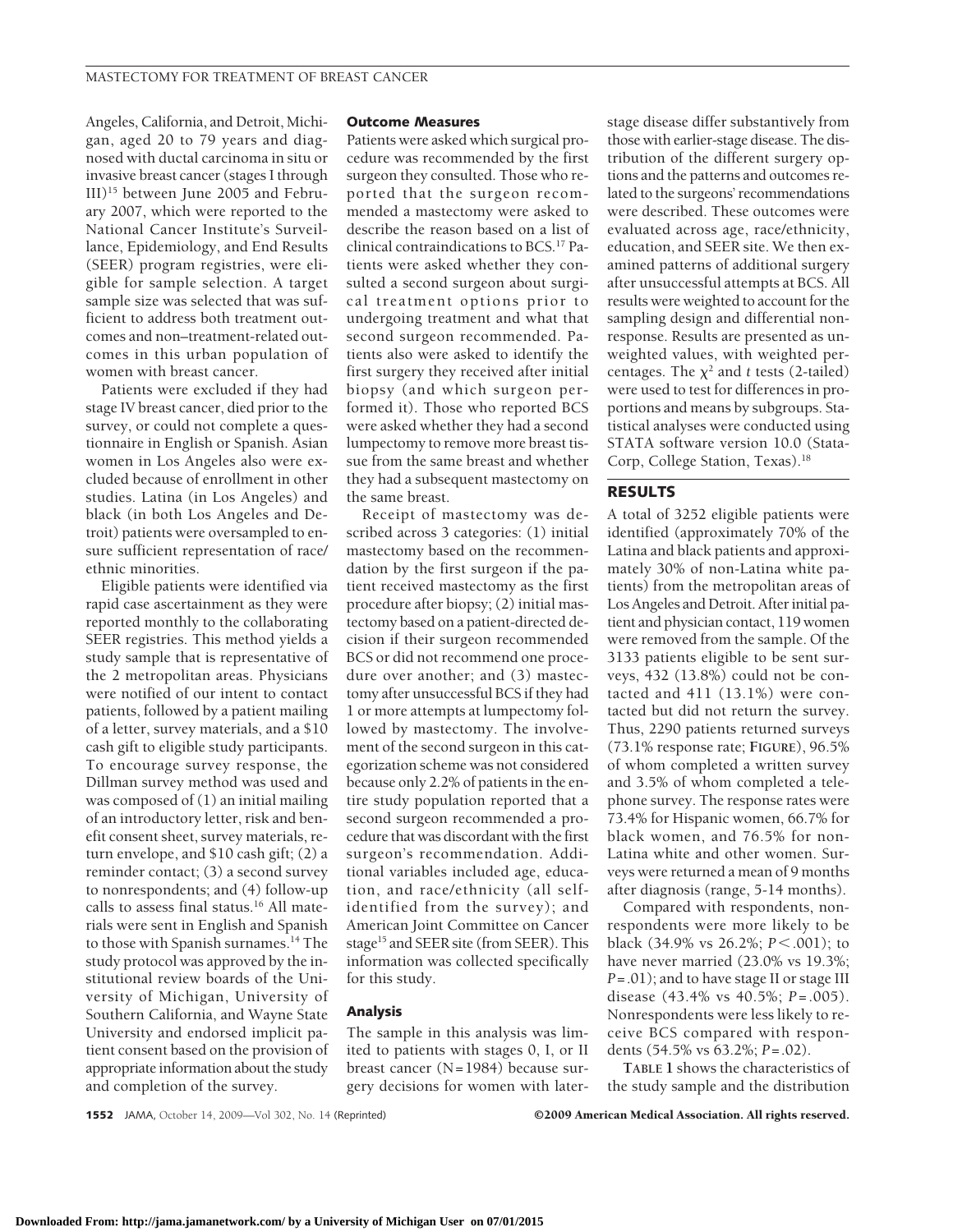of surgery by categories. The mean (SD) patient age was 58.6 (11.3) years; 69.2% were white and non-Latina and 33.5% were high school graduates or attended high school for some time. Of the 1984 patients, 66.6% received BCS only; 13.4% received initial mastectomy based on surgeon recommendation; 8.8% received initial mastectomy when the first surgeon did not recommend one procedure over another or recommended BCS; and 8.8% received mastectomy after unsuccessful attempts at BCS.

Of the 1984 patients, 66.2% reported that their first surgeon recommended BCS, 17.2% reported a recommendation for mastectomy, and 16.7% reported that the first surgeon did not recommend one procedure over another. Among the 341 patients whose surgeons recommended mastectomy, 67.4% reported a contraindication to BCS, representing 11.3% of the total sample. There were no significant differences in the patterns of recommendation by the first surgeon consulted or initial receipt of mastectomy by race/ ethnicity, education, or SEER site.

Of the total patient sample (N=1984), 378 women (19.1%) sought a second opinion about surgical options prior to treatment. This was more common for women with a higher education level (13.0% for  $\leq$ high school degree, 20.8% for some college, and 26.7% for  $\geq$  college degree) ( $P < .001$ ) and for those advised to undergo mastectomy (33.4%) vs those advised to have BCS (15.6%) or those who did not receive a recommendation for one procedure over another (21.2%) (*P*-.001).

Among patients who sought a second opinion (n=378), discordance between recommendations of the first and second surgeon was not common; 20.2% of patients whose first surgeon recommended mastectomy received a second opinion for BCS; conversely, 11.9% of patients who received an initial BCS recommendation received a second opinion for mastectomy (**TABLE 2**). Only 12.1% of the patients who consulted a second surgeon received a discordant opinion (n=43).

The majority of patients who did not receive a first surgeon's recommendation similarly did not receive one from a second surgeon. These results were consistent across race/ethnicity, education, and SEER site. Among the 378 patients who sought a second opinion, 44.0% received surgery from the second surgeon. Overall, 90.3% of the total patient sample received surgery from the first surgeon consulted.

Most patients received the procedure recommended by their surgeons. Among the 1544 patients who did not obtain a second opinion, only 2.1% received a mastectomy when the first surgeon recommended BCS, whereas 88.8% of patients received mastectomy when their surgeon recommended it (**TABLE 3**). Most patients received the recommended treatment when the first and second surgeon concurred on their recommendation. Only 1.9% of patients received mastectomy when both surgeons recommended BCS, while 77.6% of patients received mastectomy when both surgeons recommended the procedure. Patient adherence to surgeon recommendation was also high when the first surgeon made no specific recommendation but the second surgeon did. Only 3.9% of

#### **Figure.** Flow of Patients in the Study



|                                                                                                                                                                                                                                                   | No. of Patients   | Weighted, % <sup>a</sup> |
|---------------------------------------------------------------------------------------------------------------------------------------------------------------------------------------------------------------------------------------------------|-------------------|--------------------------|
| Race/ethnicity                                                                                                                                                                                                                                    |                   |                          |
| Latina                                                                                                                                                                                                                                            | 502               | 12.6                     |
| <b>Black</b>                                                                                                                                                                                                                                      | 529               | 16.2                     |
| White (non-Latina)                                                                                                                                                                                                                                | 903               | 69.2                     |
| Otherb                                                                                                                                                                                                                                            | 50                | 2.0                      |
| Age, mean (SD), y                                                                                                                                                                                                                                 | 1976 <sup>c</sup> | 58.6 (11.3)              |
| Education                                                                                                                                                                                                                                         |                   |                          |
| ≤High school degree                                                                                                                                                                                                                               | 780               | 33.5                     |
| Some college                                                                                                                                                                                                                                      | 663               | 34.9                     |
| ≥College degree                                                                                                                                                                                                                                   | 504               | 29.5                     |
| Missing                                                                                                                                                                                                                                           | 37                | 2.1                      |
| AJCC stage                                                                                                                                                                                                                                        |                   |                          |
| Ductal carcinoma in situ                                                                                                                                                                                                                          | 458               | 23.3                     |
| Stage I                                                                                                                                                                                                                                           | 833               | 43.9                     |
| Stage II                                                                                                                                                                                                                                          | 693               | 32.8                     |
| Receipt of surgery option                                                                                                                                                                                                                         |                   |                          |
| <b>BCS only</b>                                                                                                                                                                                                                                   | 1298              | 66.6                     |
| Surgeon recommendation for mastectomy                                                                                                                                                                                                             | 288               | 13.4                     |
| No recommendation for mastectomy <sup>d</sup>                                                                                                                                                                                                     | 172               | 8.8                      |
| Mastectomy after unsuccessful BCS attempt                                                                                                                                                                                                         | 170               | 8.8                      |
| No additional surgery after biopsy                                                                                                                                                                                                                | 34                | 1.4                      |
| Missing                                                                                                                                                                                                                                           | 22                | 1.0                      |
| Abbreviations: AJCC, American Joint Committee on Cancer; BCS, breast-conserving surgery.<br><sup>a</sup> Values are weighted to account for the sample design.<br><sup>b</sup> Category includes Asians, Pacific Islanders, and American Indians. |                   |                          |

c Missing data for 8 patients.<br><sup>d</sup> Indicates that the surgeon did not recommend one procedure (BCS or mastectomy) over another.

©2009 American Medical Association. All rights reserved. (Reprinted) JAMA, October 14, 2009—Vol 302, No. 14 **1553**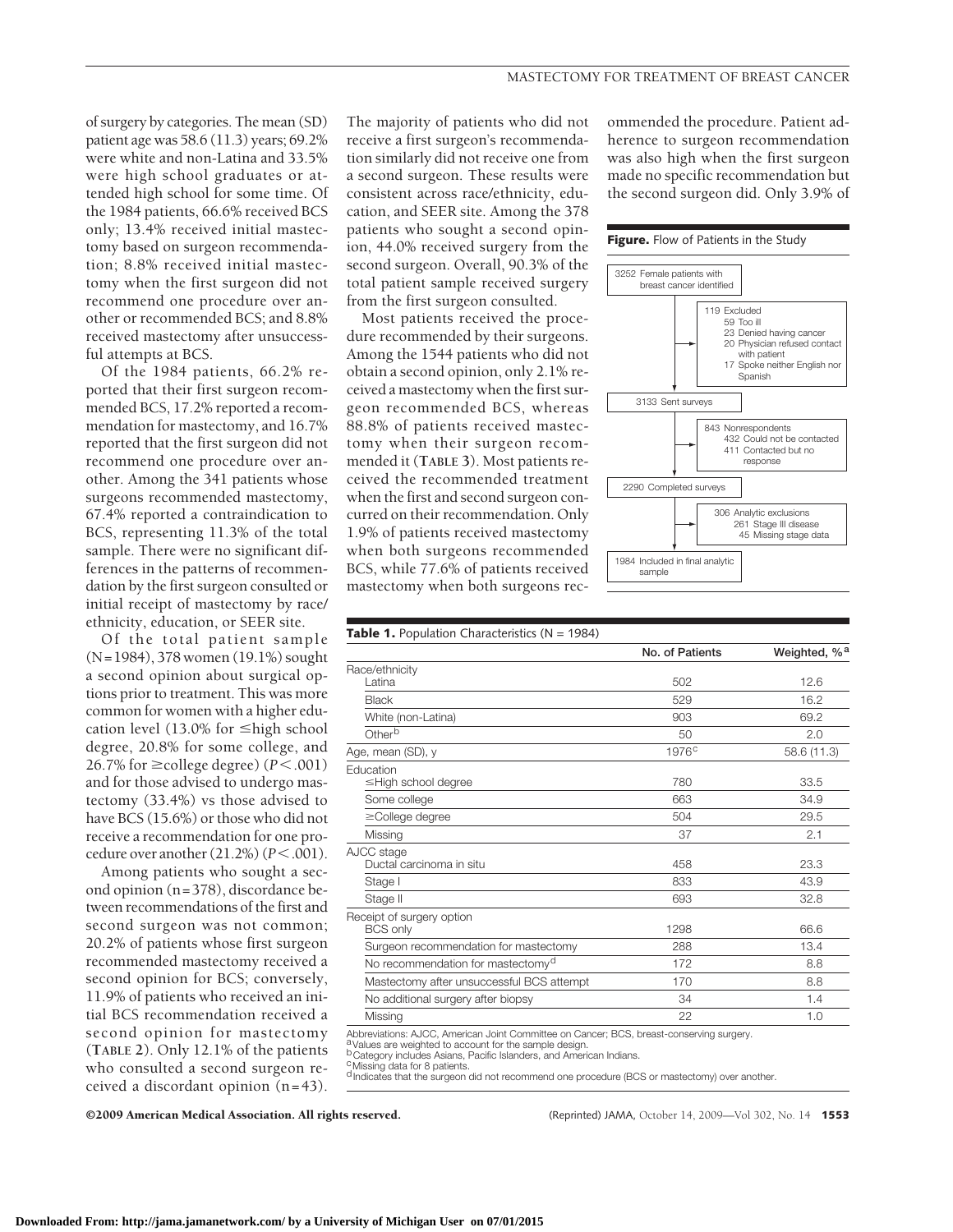patients received mastectomy when the second surgeon recommended BCS, while 92.9% received mastectomy when the second surgeon recommended it. About one-third of patients received a mastectomy when the first surgeon did not make a recommendation for one procedure over another and no second surgeon was consulted.

**TABLE 4** shows surgical outcomes for 1459 patients for whom BCS was attempted. No additional surgery was required for 62.1% of the patients. Reexcision lumpectomy was the most common additional surgical procedure performed (26.0%) and 11.9% of patients underwent mastectomy after BCS was attempted. Conversion to mastectomy after a single attempt at lumpectomy occurred in 7.7% of patients and 4.2% had a reexcision followed by a mastectomy.

The likelihood of additional surgery after BCS differed by cancer stage (*P*-.001). Women with ductal carcinoma in situ experienced the highest rate of additional surgery because they had the greatest likelihood of reexcision lumpectomy (30.7% for ductal carcinoma in situ vs 23.7% for women with stage I disease and 24.0% for stage II disease). Patients with stage II disease were at highest risk for post-BCS mastectomy (18.0% vs 12.0% for ductal carcinoma in situ and 8.3% for stage I disease; *P*<.001). Initial BCS failure was

**Recommendation by First Surgeon,**

| Recommendation by<br>Second Surgeon | No. of<br>Patients<br>$(n = 378)^a$ | Recommendation by First Surgeon,<br>No. (Weighted %) |            |                      |  |
|-------------------------------------|-------------------------------------|------------------------------------------------------|------------|----------------------|--|
|                                     |                                     | <b>Breast-Conserving</b><br>Surgery                  | Mastectomy | Neither <sup>b</sup> |  |
| Breast-conserving surgery           | 166                                 | 130 (73.9)                                           | 19 (20.2)  | 17 (28.0)            |  |
| Mastectomy                          | 102                                 | 24 (11.9)                                            | 69 (65.6)  | 9(15.5)              |  |
| No recommendation                   | 82                                  | 27(14.2)                                             | 14 (14.2)  | 41 (56.5)            |  |
| Total                               | 350                                 | 181(100)                                             | 102(100)   | 67 (100)             |  |

**Table 3.** Percentage of Patients Who Received Mastectomy as Initial Treatment by Surgeon  $Recommendation<sup>8</sup>$ 

| Recommendation by<br>Second Surgeon |                           | Recommendation by First Surgeon,<br>No. (Weighted $\%$ ) <sup>b</sup> |            |                      |  |
|-------------------------------------|---------------------------|-----------------------------------------------------------------------|------------|----------------------|--|
|                                     | No. of<br><b>Patients</b> | <b>Breast-Conserving</b><br>Surgery                                   | Mastectomy | Neither <sup>c</sup> |  |
| No second opinion                   | 1544                      | 1052 (2.1)                                                            | 241 (88.8) | 251 (34.8)           |  |
| Breast-conserving surgery           | 167                       | 131 (1.9)                                                             | 19 (33.8)  | 17(3.9)              |  |
| Mastectomy                          | 105                       | 24(26.6)                                                              | 72 (77.6)  | 9(92.9)              |  |
| No recommendation                   | 83                        | 28 (36.5)                                                             | 14 (32.3)  | 41 (45.9)            |  |

There were 85 patients with missing information.

b Indicates the weighted percentage of those patients who received initial mastectomy. For instance, of the 1052 patients for whom their first surgeon recommended breast-conserving surgery and who did not obtain a recommendation from<br>a second surgeon, 2.1% (weighted percentage) had a mastectomy as the initial treatment.

c Indicates that the surgeon did not recommend one (breast-conserving surgery or mastectomy) procedure over another.

**Table 4.** Surgical Outcomes by Stage for Patients Who Received Initial Breast-Conserving Surgery<sup>a</sup>

| <b>Surgical Outcomes</b>                                                                                                                                                              | All<br>$(n = 1459)^{b}$ | <b>Ductal Carcinoma</b><br>in Situ ( $n = 359$ ) | Stage I<br>$(n = 652)$ | Stage II<br>$(n = 448)$ |
|---------------------------------------------------------------------------------------------------------------------------------------------------------------------------------------|-------------------------|--------------------------------------------------|------------------------|-------------------------|
| No further surgery                                                                                                                                                                    | 934 (62.1)              | 218(57.3)                                        | 444 (68.0)             | 273 (58.0)              |
| Reexcision only                                                                                                                                                                       | 358 (26.0)              | 100 (30.7)                                       | 152 (23.7)             | 105 (24.0)              |
| Reexcision and then mastectomy                                                                                                                                                        | 63 (4.2)                | 22(6.3)                                          | 22(3.0)                | 19(4.6)                 |
| Mastectomy only                                                                                                                                                                       | 104(7.7)                | 19(5.7)                                          | 34(5.3)                | 51(13.4)                |
| <sup>a</sup> Values are expressed as number (weighted percentage). There were 9 patients with missing information.<br>$b$ $P$ < .001 for differences in patterns of surgery by stage. |                         |                                                  |                        |                         |

**1554** JAMA, October 14, 2009—Vol 302, No. 14 (Reprinted) ©2009 American Medical Association. All rights reserved.

particularly high for the few women who underwent this procedure despite receiving an initial recommendation for mastectomy; 46.5% of the 68 patients who underwent BCS after initial recommendation for mastectomy required conversion to mastectomy.

## **COMMENT**

In this large regional study of women recently diagnosed with stages 0 through II breast cancer, we found that one-third of patients underwent mastectomy as final treatment. Of the total patient population, 13.4% underwent mastectomy following the recommendation from their surgeon, and most of these women reported a contraindication to BCS or radiation; 8.8% of patients underwent initial mastectomy based on a patient-directed decision (eg, their first surgeon recommended BCS or did not recommend one procedure over another); and 8.8% underwent mastectomy after 1 or more unsuccessful attempts at BCS. These results were consistent across race/ethnicity, education, and SEER site.

The results of this study suggest that most surgeons in 2 large, diverse urban regions appropriately recommended local therapy options for patients with breast cancer. The majority of women who received a surgeon recommendation for initial mastectomy reported a clinical contraindication to breast conservation. Only 6.2% of patients who did not report a clinical contraindication received a surgeon recommendation for mastectomy, suggesting that surgeons have largely adopted appropriate contraindications to BCS in clinical practice.

Appropriate selection of patients for initial surgical treatment is further supported by our finding that only a small proportion of patients (12.1%) who sought a second opinion received a recommendation for a different procedure from a second surgeon. Additionally, the low rate of conversion to mastectomy after initial attempts at BCS (11.9%) suggests that surgeons accurately determined candidates for BCS. The high failure rate (46.5%) of the few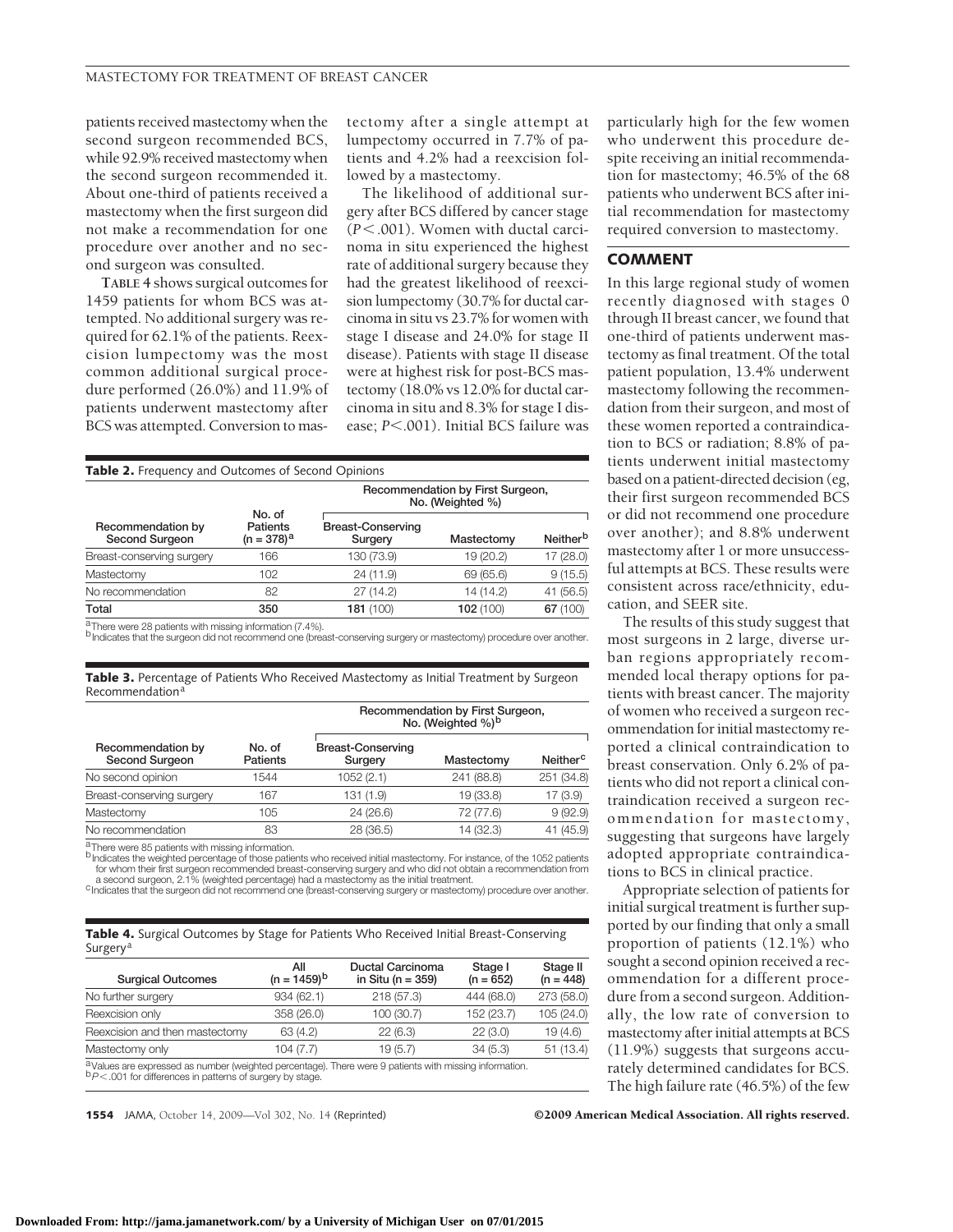patients (n=68) who underwent BCS despite surgeon recommendation for mastectomy further underscores the accuracy of the surgical evaluation.

Our findings suggest that patient preferences play an important role in initial receipt of mastectomy, especially in the absence of a surgeon recommendation favoring one procedure over another. This is consistent with other studies that have shown that when both procedures are medically appropriate, more patient involvement in breast surgery decisions is associated with a greater probability of mastectomy.9,11 Our finding that some patients reported that their surgeons did not recommend one surgery option over another is consistent with results from a recent survey of surgeons in Detroit and Los Angeles, which showed that (in the absence of clinical contraindications) some surgeons give women the choice of procedures without favoring one over another.<sup>19</sup>

Some aspects of our study merit comment. The generalizability of the results is limited to a diverse urban population, and some ethnic groups (eg, Asian American women) were excluded from the sample. We only assessed patient recall about communication with clinicians and thus we do not know what surgeons actually discussed or recommended with regard to surgery options.

Patient recall of detailed communication issues may be prone to bias. In particular, we may have underestimated the number of patients with clinical contraindications to BCS because this item was based on detailed patient recall of reasons for treatment recommendations. However, additional analyses of our data suggest that the content and criterion validity of patient recall about the type and sequence of surgery they received and the recommendations made by their surgeons was valid. It is possible that patient recall may vary over time, influencing the accuracy of our results. However, patient surveys were completed shortly after surgery, and our prior work has shown that patient reports do not vary within this sampling time frame.<sup>9</sup> Finally, nonresponse and missing data may have biased some of our results, particularly because nonresponders were noted to differ from responders in some demographic and clinical characteristics.

Our results have important implications for clinical and health policy. There are lingering concerns that mastectomy may be overused in the United States. Indeed, some medical centers have used their rate of BCS as a quality indicator.<sup>4-6</sup> Our results provide a framework for considering whether mastectomy is overused today. If there is a problem, is it with (1) the initial surgeon recommendations for mastectomy; (2) the failure of initial surgical treatment with BCS; or (3) patient decision making for initial mastectomy?

Our results suggest that surgeon recommendations for surgical treatment of breast cancer in this large populationbased study were sound. Recommendations for mastectomy were largely based on clinical contraindications to BCS. Moreover, the failure rate after initial BCS was low; whereas, the failure rate for BCS following surgeon recommendation for mastectomy was high. This suggests that more detailed preoperative imaging evaluations are unlikely to have a substantial effect on the number of patients requiring conversion from BCS to mastectomy, a finding confirmed in several recent studies that examined the use of magnetic resonance imaging for breast cancer treatment selection.<sup>8,20,21</sup>

Our observation that patients with stage II disease had the highest rate of conversion to mastectomy after attempted BCS suggests that an expanded use of preoperative chemotherapy could result in a decrease in the mastectomy rate. In randomized trials, $22,23$  the use of initial chemotherapy reduced the mastectomy rate by about 30% in patients deemed to have tumors too large for BCS at presentation. Yet only 47% of surgeons in a recent survey endorsed the use of preoperative chemotherapy to allow BCS.<sup>24</sup> Other studies have shown that, in prac-

tice, the use of neoadjuvant therapy in patients with larger cancers allowed successful BCS in approximately half of the cases.<sup>25</sup> The increased use of neoadjuvant therapy has the potential to reduce both the number of unsuccessful attempts at BCS and the number of initial recommendations for mastectomy.

Our results also suggest that reexcision after initial attempted BCS is an important clinical issue. Overall, 525 patients (37.9%) who initially received BCS required a second surgical procedure—a result consistent with other studies that show highly variable rates of reexcision ranging from 10%26 to 50%27 of BCS cases. The reasons for this variation are multifactorial, but a major contributing factor is a lack of consensus as to what constitutes an adequate margin of resection for a lumpectomy.28 Reexcision, even when successful, has multiple adverse consequences, including worsened cosmetic outcome, delay in adjuvant therapy, and higher cost of care. While we did not directly query patients regarding the effect of the potential need for multiple surgeries or their choice of surgical treatment, a major difference between mastectomy and BCS is the much greater likelihood of requiring a single operation when mastectomy is chosen, and this may have influenced patient preference.

Our results also suggest that patient preferences may play an important role in shaping the pattern of surgical treatment for breast cancer. One-third of patients appear to choose mastectomy as initial treatment when not given a specific recommendation for BSC or mastectomy by their surgeon, accounting for about one-quarter of total mastectomy use. Patients may prefer mastectomy for peace of mind or to avoid radiation. Indeed, patient preferences for mastectomy are strongly influenced by concerns about disease recurrence, and inconvenience and fears of radiation.9,11,29 Prior research has suggested that actual patient knowledge about these issues with regard to the treatment options was quite low.<sup>30</sup> Thus,

©2009 American Medical Association. All rights reserved. (Reprinted) JAMA, October 14, 2009—Vol 302, No. 14 **1555**